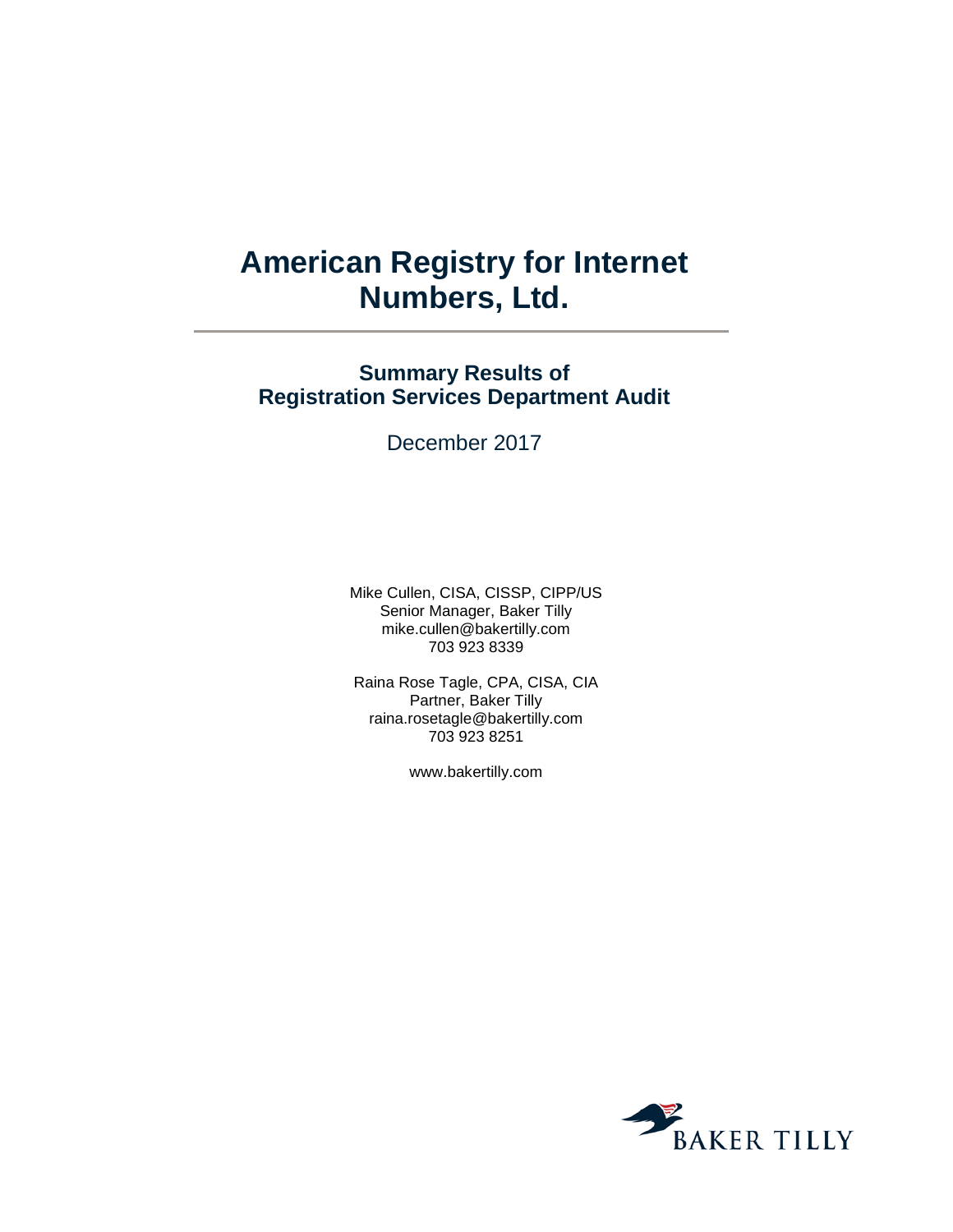

### **Table of Contents**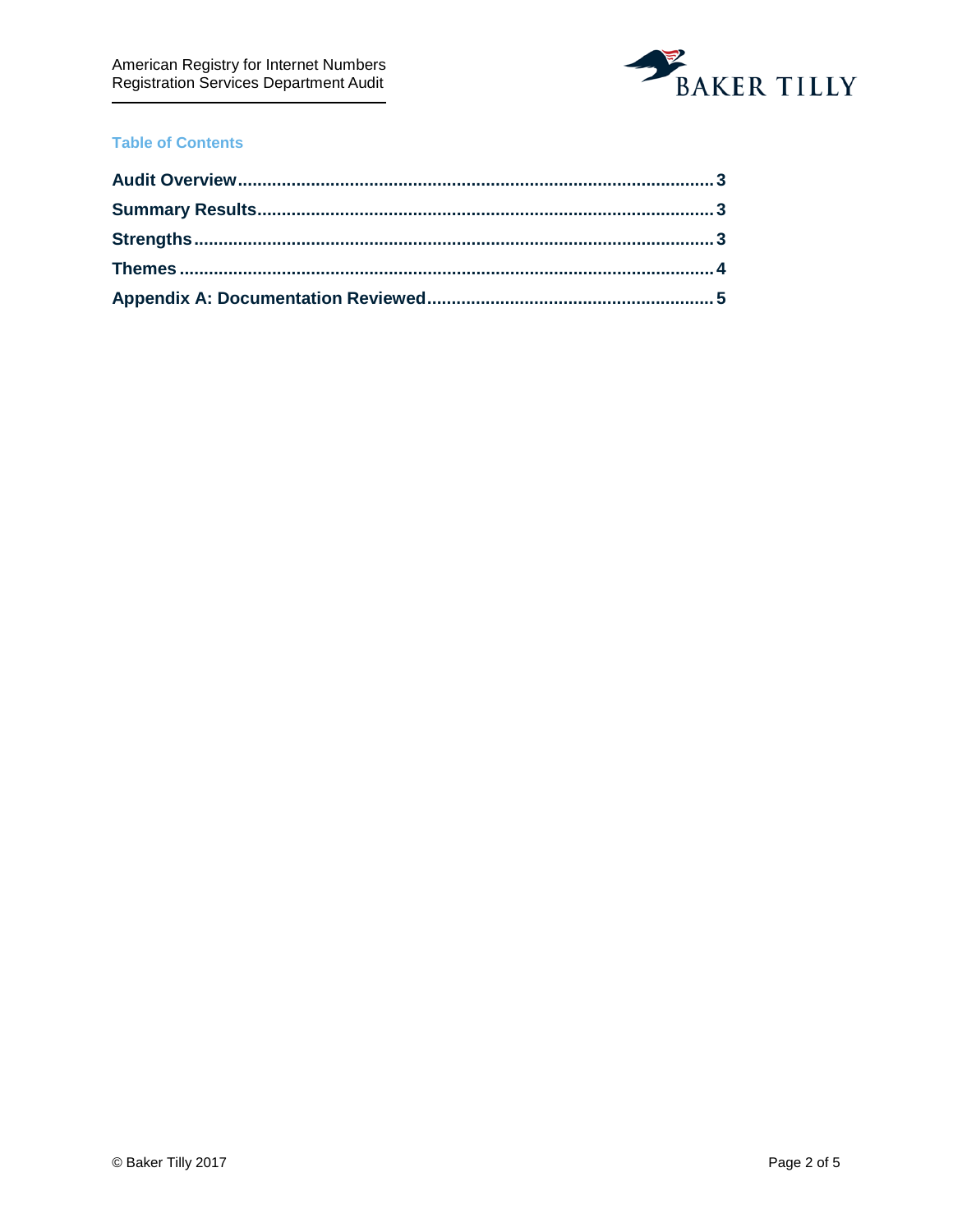

#### <span id="page-2-0"></span>**Audit Overview**

The accounting and advisory firm of Baker Tilly was engaged by the American Registry for Internet Numbers (ARIN) to:

- > Assess ARIN's current Registration Services Department (RSD) processes against ARIN's Number Resource Policy Manual (NRPM) in the following areas:
	- **o** Internet Protocol (IP) address space allocation, transfer, and database record maintenance (both public and internal) for version 4 (IPv4) and version 6 (IPv6)
	- **o** Fraud detection, prevention, and follow-up
	- **o** Autonomous system number (ASN) allocation, transfer, and record maintenance
- > Test specific tickets, on a sample basis, from all types of customer requests to validate that NRPM requirements and internal procedures are consistently followed

Baker Tilly performed the following activities to meet the objectives of this audit:

- > Reviewed relevant documentation (e.g., NRPM, internal procedures, checklists, worksheets) to gain an understanding of ARIN's current registration processes (for a list of all documents reviewed, please see Appendix A)
- > Conducted an interview with key RSD personnel to understand changes in RSD's allocation and assignment processes since the previous audit
- > Validated that RSD met the requirements in the NRPM and followed internal procedures by testing a sample of 123 tickets used to track various customer requests

#### <span id="page-2-1"></span>**Summary Results**

During the course of the audit and based on the specific procedures performed, Baker Tilly did not identify any people, processes, or technology that were out of compliance with the NRPM. RSD has worked to maintain ARIN's compliance with the continually changing, community-based NRPM with dedicated people, processes, and technology. The department's collaborative and cross-trained management and staff understand, value, and support ARIN's mission. The department has continued to develop and revise practices adapted to equitably resolving the depleted IPv4 addresses. Staff appear to be mindful of their roles in detecting potential fraud perpetrated by users as they conduct their work. Management continues to look for ways to improve the organization and efficiency of RSD. Baker Tilly identified potential enhancements to clarify and update internal procedure documentation and improve process efficiencies (reference the Themes section for specifics).

#### <span id="page-2-2"></span>**Strengths**

During the audit, we noted the following strengths exhibited by RSD:

- > Understanding, valuing, and supporting ARIN's mission by the dedicated RSD management (i.e., Senior Director of Registration Services, Transfer Services Manager, Senior Resource Analyst, and Principal Technical Analyst) and staff
- > Understanding by staff of their roles in identifying potentially fraudulent requests (e.g., understand importance of independence verification of requests, escalating requests to management for further review)
- > Automating the process for physically transferring resources between organizations to decrease likelihood that incorrect resources are transferred
- > Maintaining reasonably prompt time frames for responding to customers despite the high volume of requests and transfers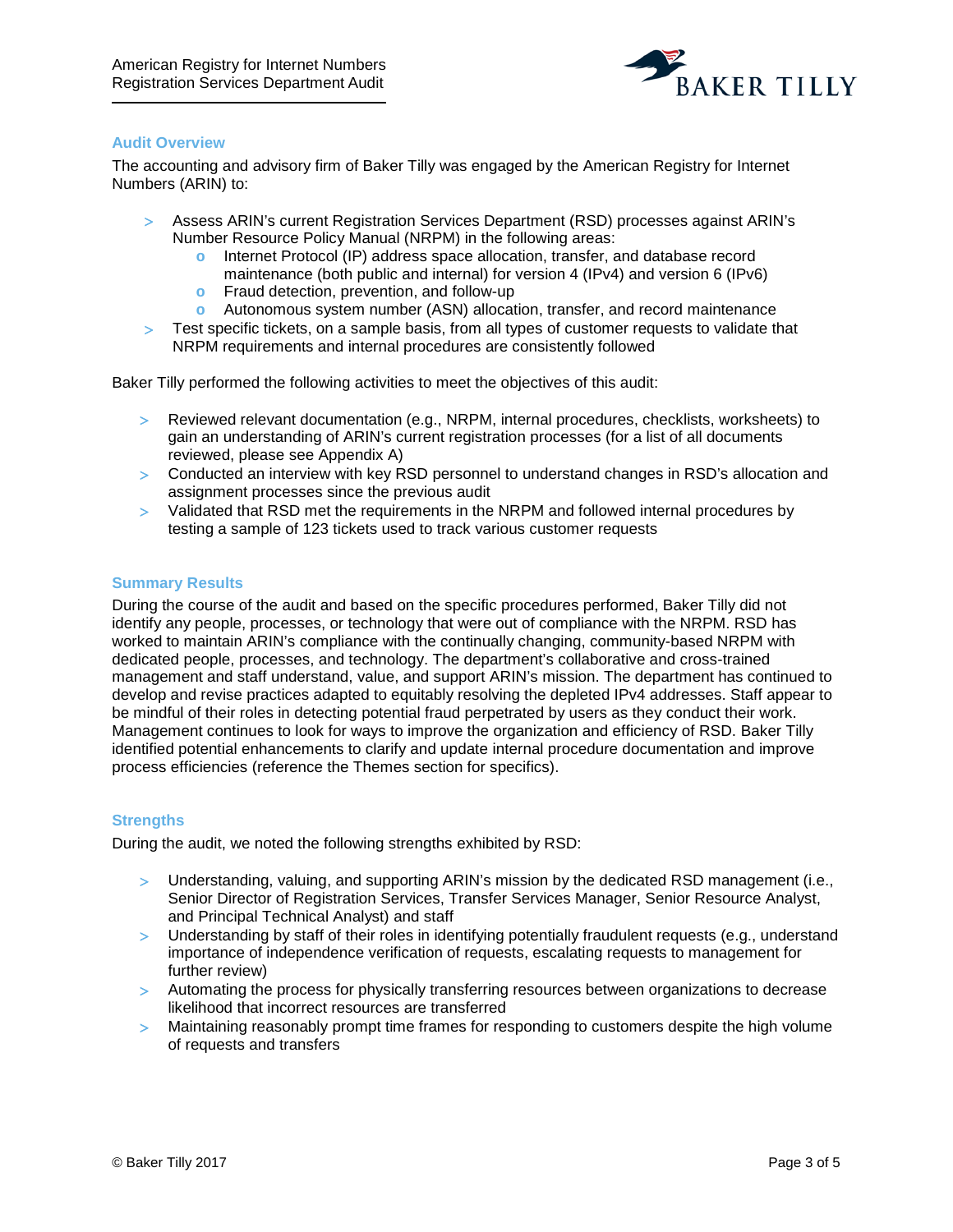

#### <span id="page-3-0"></span>**Themes**

The overarching themes observed during the audit are presented below along with related recommendations for potential enhancements:

| #              | Theme                                                                                                                                                                                                                                | <b>Recommendations for ARIN's Consideration</b>                                                                                                                                                                                                                                             |
|----------------|--------------------------------------------------------------------------------------------------------------------------------------------------------------------------------------------------------------------------------------|---------------------------------------------------------------------------------------------------------------------------------------------------------------------------------------------------------------------------------------------------------------------------------------------|
| 1              | <b>Consistency in following internal procedures</b><br>- RSD staff following all key steps in the<br>documented internal procedures supports<br>consistent processing of tickets                                                     | ARIN should consider a refresher training with<br>RSD staff to review the internal procedures and<br>emphasize the importance of consistent<br>application of the procedures.                                                                                                               |
| $\overline{2}$ | Documentation of current internal<br>procedures - Clear and updated<br>documentation supports consistent processing<br>of tickets                                                                                                    | ARIN should consider a review of internal<br>procedures to verify that the text accurately<br>reflects the current required processing steps<br>and then update the procedures accordingly.                                                                                                 |
| 3              | Efficiency of ticket documentation -<br>Consolidation of various customer and ticket<br>documentation from varied, manual, and paper<br>records to a single, automated electronic system<br>supports efficient processing of tickets | ARIN should consider scanning/digitizing and<br>then uploading copies of all paper ticket<br>documentation to ARIN Online. In addition,<br>ARIN should consider requiring the current<br>offline manual management approvals to be<br>documented in ARIN Online, instead of paper<br>files. |
| 4              | Functionality of ARIN Online - Clearly defined<br>guidelines and potential additional automation<br>for ARIN Online supports consistent and<br>efficient processing of tickets                                                       | ARIN should consider clearly defining the<br>criteria for advancing tickets and using the<br>various resolution types in ARIN Online.                                                                                                                                                       |